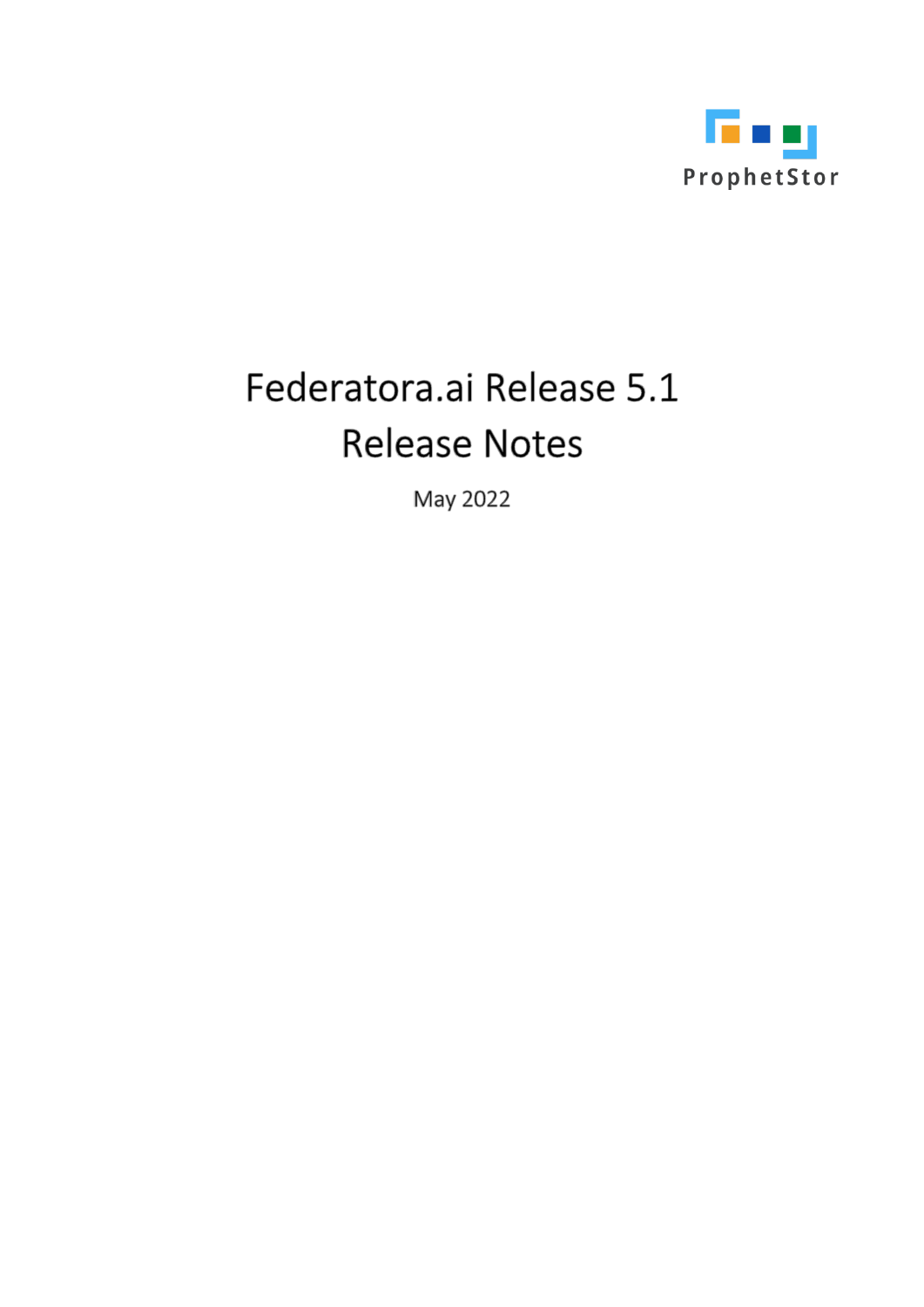# **Contents**

i.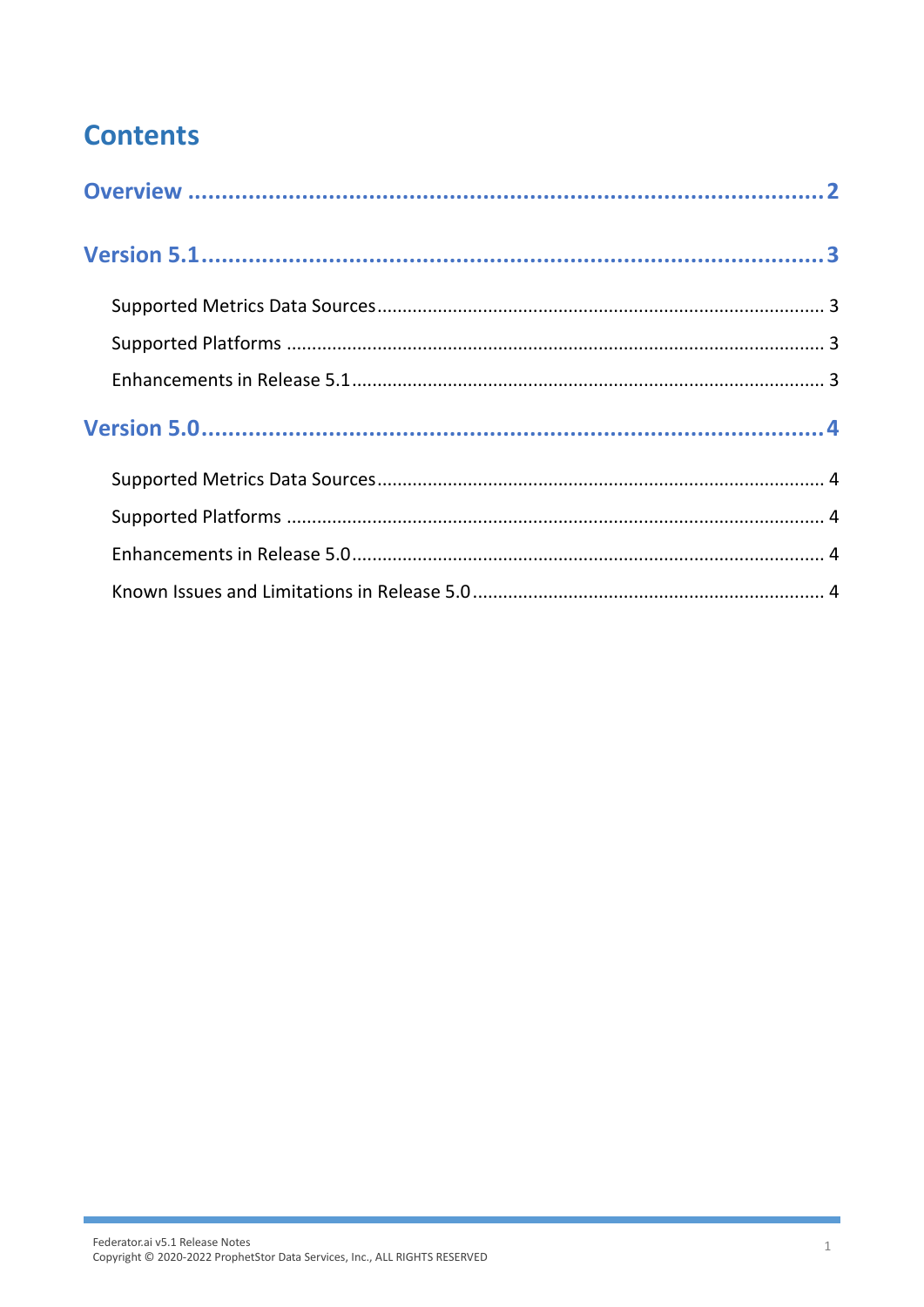### <span id="page-2-0"></span>**Overview**

ProphetStor Federator.ai is an AI-based solution that helps enterprises manage and optimize resources for applications on Kubernetes and virtual machines (VMs) in VMware clusters.

Using advanced machine learning algorithms to predict application workloads, Federator.ai offers:

- AI-based workload prediction for containerized applications in Kubernetes clusters as well as VMs in VMware clusters and Amazon Web Services (AWS) Elastic Compute Cloud (EC2)
- Resource recommendations based on workload prediction, application, Kubernetes, and other related metrics
- Automatic provisioning of CPU/memory for generic Kubernetes application controllers/namespaces
- Correlation and causality analysis of microservices/controllers of Kubernetes applications
- Automatic scaling of Kubernetes application containers, Kafka consumer groups, and Ingress upstream services
- Multicloud cost analysis and recommendations based on workload predictions for Kubernetes clusters and VM clusters
- Actual cost and potential savings based on recommendations for clusters, Kubernetes applications, VMs, and Kubernetes namespaces
- Statistical analysis and predictions based on the correlation between resource usage and application workload

This document contains the release notes for Federator.ai Release 5.1, including information about new features and enhancements, as well as known issues. It also includes release note information from previous releases.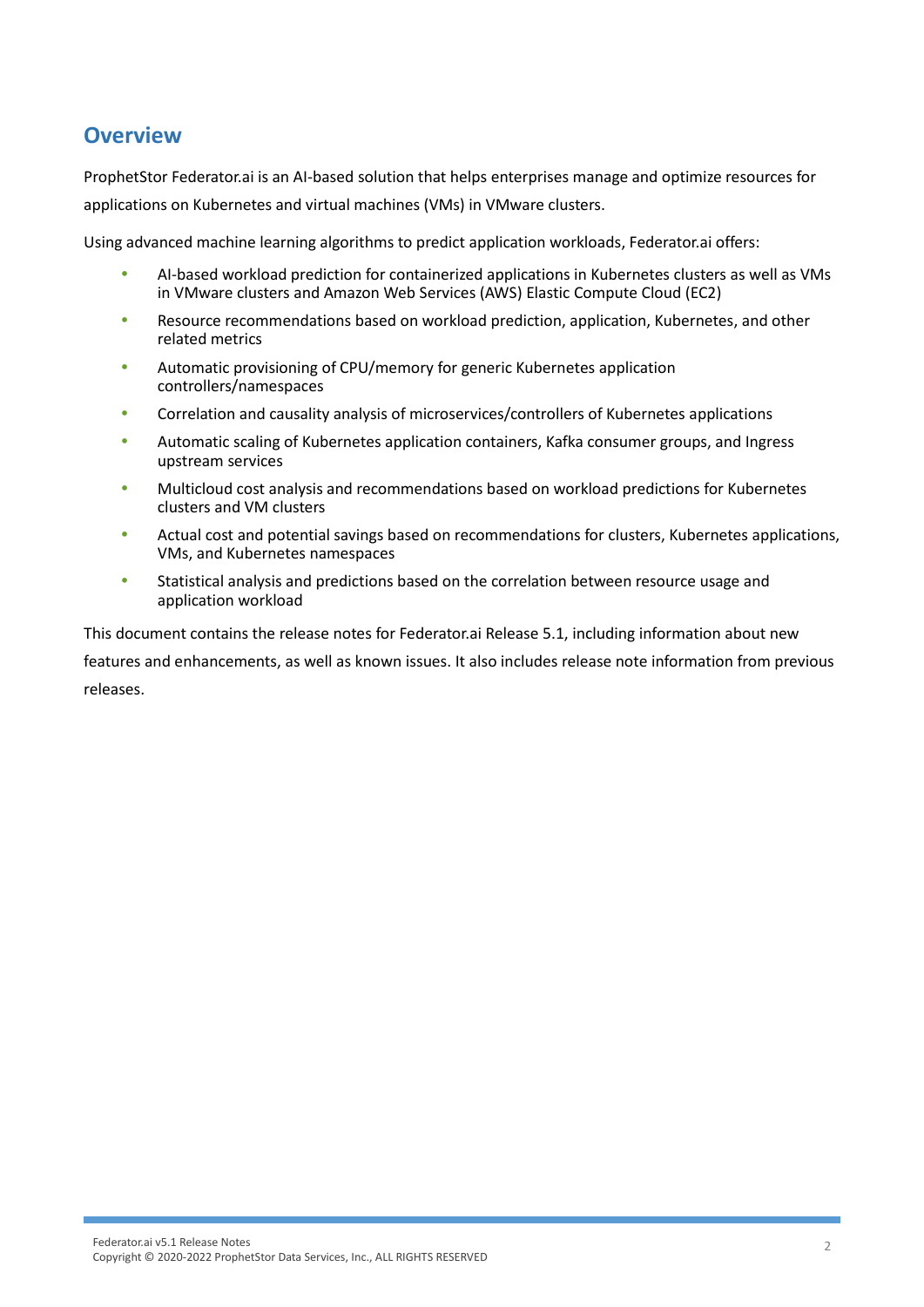# <span id="page-3-0"></span>**Version 5.1**

#### <span id="page-3-1"></span>**Supported Metrics Data Sources**

- Prometheus
- Datadog
- Sysdig
- VMware vCenter
- AWS CloudWatch

#### <span id="page-3-2"></span>**Supported Platforms**

- Kubernetes v1.11.x 1.22x
- Red Hat OpenShift v4.6-4.9
- Amazon AWS/EKS
- Google GCP/GKE
- Microsoft Azure/AKS
- **Rancher v2.4.8, 2.5.8, 2.5.9, 2.6.3**
- VMware vCenter 5.5, 6.0, 6.5, 6.7, 7.0
- IBM Cloud/IKS
- Alicloud

#### <span id="page-3-3"></span>**Enhancements in Release 5.1**

- Alert notifications monitor clusters, nodes, namespaces, applications, and controllers for a variety of conditions, based on predicted usage. Alerts can be emailed when triggered in addition to being viewed in the portal.
- Automatically discover all namespaces and controllers in a cluster to simplify the process of adding an application.
- Provide the ability to back up and restore the system configuration.
- Define custom price books to calculate hourly operating costs for CPU, memory, and storage for onpremises clusters.
- Support Spot instance recommendations for local VM clusters and AWS clusters without AWS Auto Scaling groups.
- KEDA integration enables Horizontal Pod Autoscaling (HPA) in remote Kubernetes clusters to scale the number of replicas of a container based on the recommendations of Federator.ai.
- Display the CPU, memory, network bytes received, and number of network bytes transmitted resource distribution among different controllers and cluster nodes.
- Various UI enhancements including the addition of tabs on the *Predictions and Planning* pages to select the resource level.